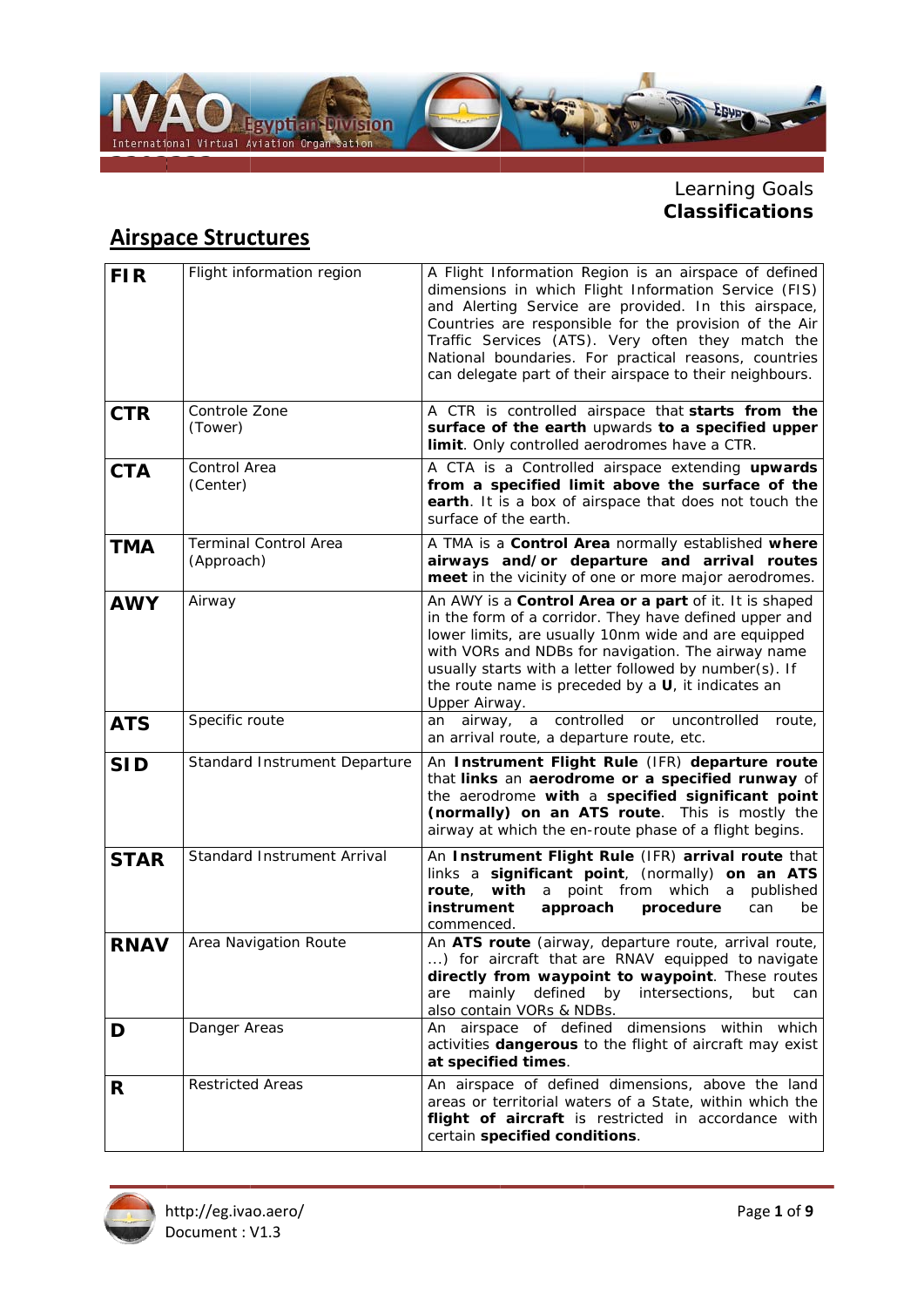| D | Prohibited areas | An airspace of defined dimensions, above the          |  |
|---|------------------|-------------------------------------------------------|--|
|   |                  | I land areas or territorial waters of a State, within |  |
|   |                  | which the flight of aircraft is <b>prohibited</b>     |  |

### **Airspace Classifications**

| <b>Class</b> | <b>Altitude</b>                                 | Type<br>of<br>flight<br>1) | <b>Separation</b>                                         | <b>Contact</b><br><b>ATC</b> | <b>Requires ATC</b><br>clearance | <b>Speed limit</b>                   |
|--------------|-------------------------------------------------|----------------------------|-----------------------------------------------------------|------------------------------|----------------------------------|--------------------------------------|
| A            | FI 600<br>FI 200                                | <b>IFR</b><br>only         | separation from all<br>aircraft                           | yes                          | yes                              | no                                   |
| B            | FI 100                                          | <b>IFR</b>                 | separation from all<br>aircraft                           | yes                          | yes                              | no                                   |
|              | <b>GND</b>                                      | <b>VFR</b>                 | separation from all<br>aircraft                           | yes                          | yes                              | no                                   |
|              | 4000 ft<br>above apt.                           | <b>IFR</b>                 | separation from all<br>aircraft                           | yes                          | yes                              | no                                   |
| C            | elev.<br><b>GND</b>                             | <b>VFR</b>                 | separation from<br>IFR but only traffic<br>info about VFR | yes                          | yes                              | 250 kt IAS<br>below 10.000ft / FL100 |
| D            | 2500 ft<br>above apt.<br>elev.                  | <b>IFR</b>                 | separation from<br>IFR but only traffic<br>info about VFR | yes                          | yes                              | 250 kt IAS<br>below 10.000ft / FL100 |
|              | <b>GND</b>                                      | <b>VFR</b>                 | traffic info only                                         | yes                          | yes                              | 250 kt IAS<br>below 10.000ft / FL100 |
| E            | Everything<br>outside<br>Class<br><b>ABCDFG</b> | <b>IFR</b>                 | separation from<br>IFR only - traffic<br>info about VFR   | yes                          | yes                              | 250 kt IAS<br>below 10.000ft / FL100 |
|              |                                                 | <b>VFR</b>                 | traffic info only                                         | no                           | no                               | 250 kt IAS<br>below 10.000ft / FL100 |
|              | 3000ft AGL                                      | <b>IFR</b>                 | separation from<br>IFR only                               | yes                          | no                               | 250 kt IAS<br>below 10.000ft / FL100 |
| F            | <b>GND</b>                                      | <b>VFR</b>                 | no                                                        | no                           | no                               | 250 kt IAS<br>below 10.000ft / FL100 |
|              | 3000ft AGL                                      | <b>IFR</b>                 | no                                                        | yes                          | no                               | 250 kt IAS<br>below 10.000ft / FL100 |
| G            | <b>GND</b>                                      | <b>VFR</b>                 | no                                                        | no                           | no                               | 250 kt IAS<br>below 10.000ft / FL100 |

1) Maximum flight level VFR FL200

#### NOTE: Above mentioned Altitudes are general indications and vary from country to country!!!!

for instance check:

http://www.eurocontrol.int/airspace/gallery/content/public/Classification%20mid %20april%202007.pdf

### Egypt uses Airspace Class A, B and D only

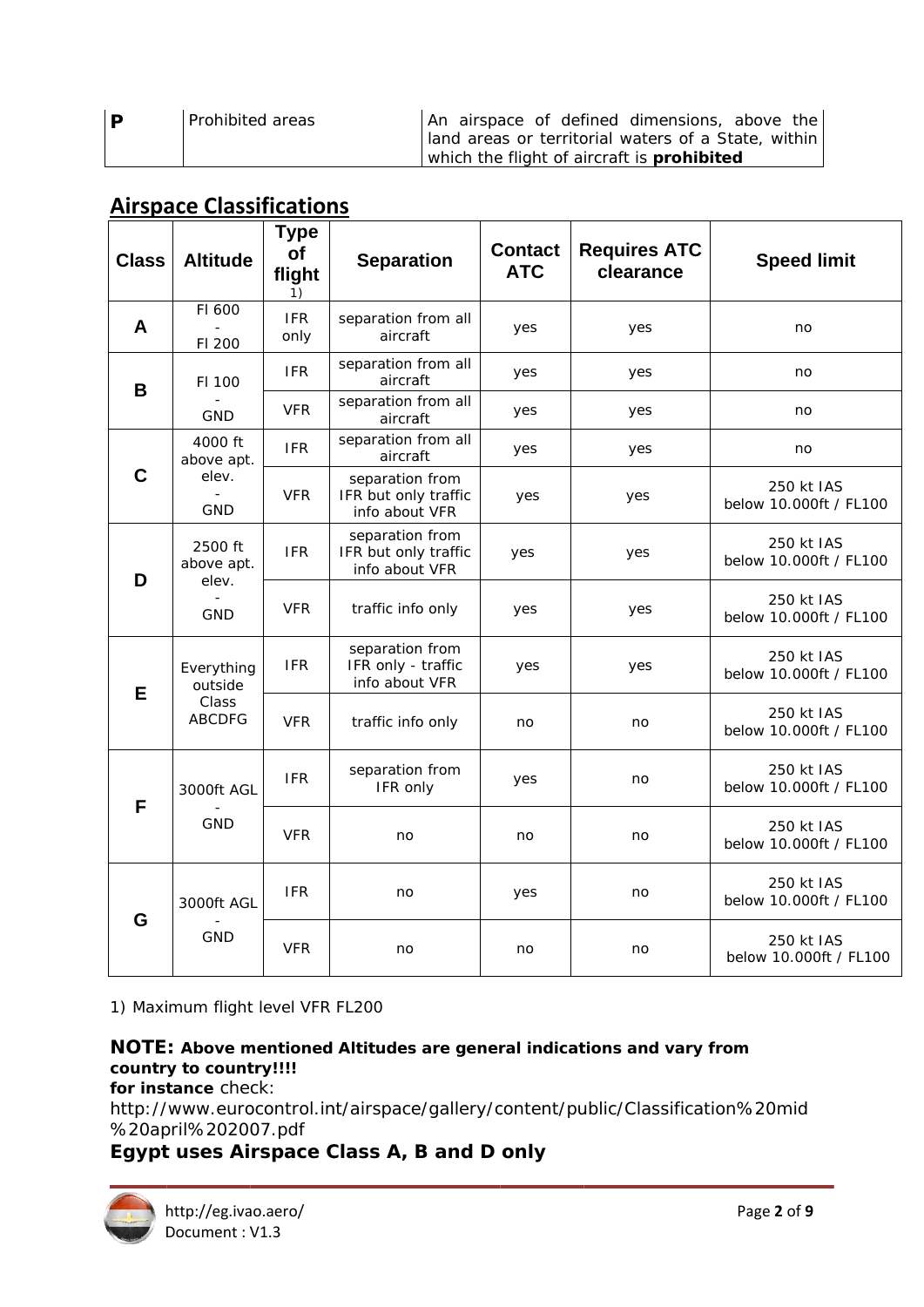### **VMC (Visual Meteorological Conditions)**

| <b>VMC VFR</b>                                                | <b>Flight</b><br>visibility | <b>Horizontal</b><br>from clouds | <b>Vertical from</b><br>clouds 1)                                          |  |
|---------------------------------------------------------------|-----------------------------|----------------------------------|----------------------------------------------------------------------------|--|
| <b>Minimum ICAO</b><br>Standard 1)                            | 5 km                        | 1500 m                           | 1000 ft                                                                    |  |
| At and above 10,000ft<br><b>AMSL</b>                          | 8 km                        | 1500 m                           | 1000 ft                                                                    |  |
| Above 3000ft and<br>below 10.000ft AMSL                       | 5 km                        | 1500 m                           | 1000 ft                                                                    |  |
| <b>Below 3000ft</b><br><b>AMSL</b><br><b>Airspace B-C-D-E</b> | 5 km                        | 1500 m                           | 1000 ft                                                                    |  |
| <b>Below 3000ft</b><br><b>AMSL</b><br><b>Airspace F-G</b>     | 5 km                        | Clear of clouds during<br>flight | Clear of clouds during<br>flight<br>Surface in sight<br>(terrain or water) |  |

1) BKN and OVC are considered ceilings. FEW and SCT not

### **VMC SVFR (Special VFR)** 1)

| <b>VMC SVFR</b>                    | <b>Flight</b> | Horizontal                       | <b>Vertical from</b>                                                                                    |
|------------------------------------|---------------|----------------------------------|---------------------------------------------------------------------------------------------------------|
|                                    | visibility    | from clouds                      | clouds                                                                                                  |
| <b>Minimum ICAO</b><br>Standard 2) | 3 km          | Clear of clouds during<br>flight | Clear of clouds during<br>flight<br>Clouds NOT below<br>600ft<br>Surface in sight<br>(terrain or water) |

1) Upon Pilots request ONLY 2) Countries may deviate from ICAO standard !

### **VFR/SVFR allowed during UDP**

(universal daylight period: sunrise+1hr / sunset -1hr)

### **VMC NVFR (Night VFR)**

| <b>VMC NVFR</b>                    | <b>Flight</b> | <b>Horizontal</b>                | <b>Vertical from</b>                                                                                            |
|------------------------------------|---------------|----------------------------------|-----------------------------------------------------------------------------------------------------------------|
|                                    | visibility    | from clouds                      | clouds                                                                                                          |
| <b>Minimum ICAO</b><br>Standard 2) | 5 km          | Clear of clouds during<br>flight | Clear of clouds during<br>flight<br>Clouds NOT below<br><b>1500ft</b><br>Surface in sight<br>(terrain or water) |

NVFR allowed during sunrise-30min / sunset+30min

extra considerations: Requires NVFR rating and extra METEO care / extra insurance / airfield with lighting / aircraft with NAV lights and strobes, X-ponder and COMM. / extra caution with precipitation... rain on windshield will multiply lights on ground and apporach which makes visual navigation very difficult. / Clear nights with moonlight adds to visibility on ground...no moonlight prevents seeing rivers/ above FL050 between 22h00LT and 04h59LT / Clear visual flightplan in case NAVaids or instruments fail. p.s. there is no such thing as SNVFR (special night VFR)

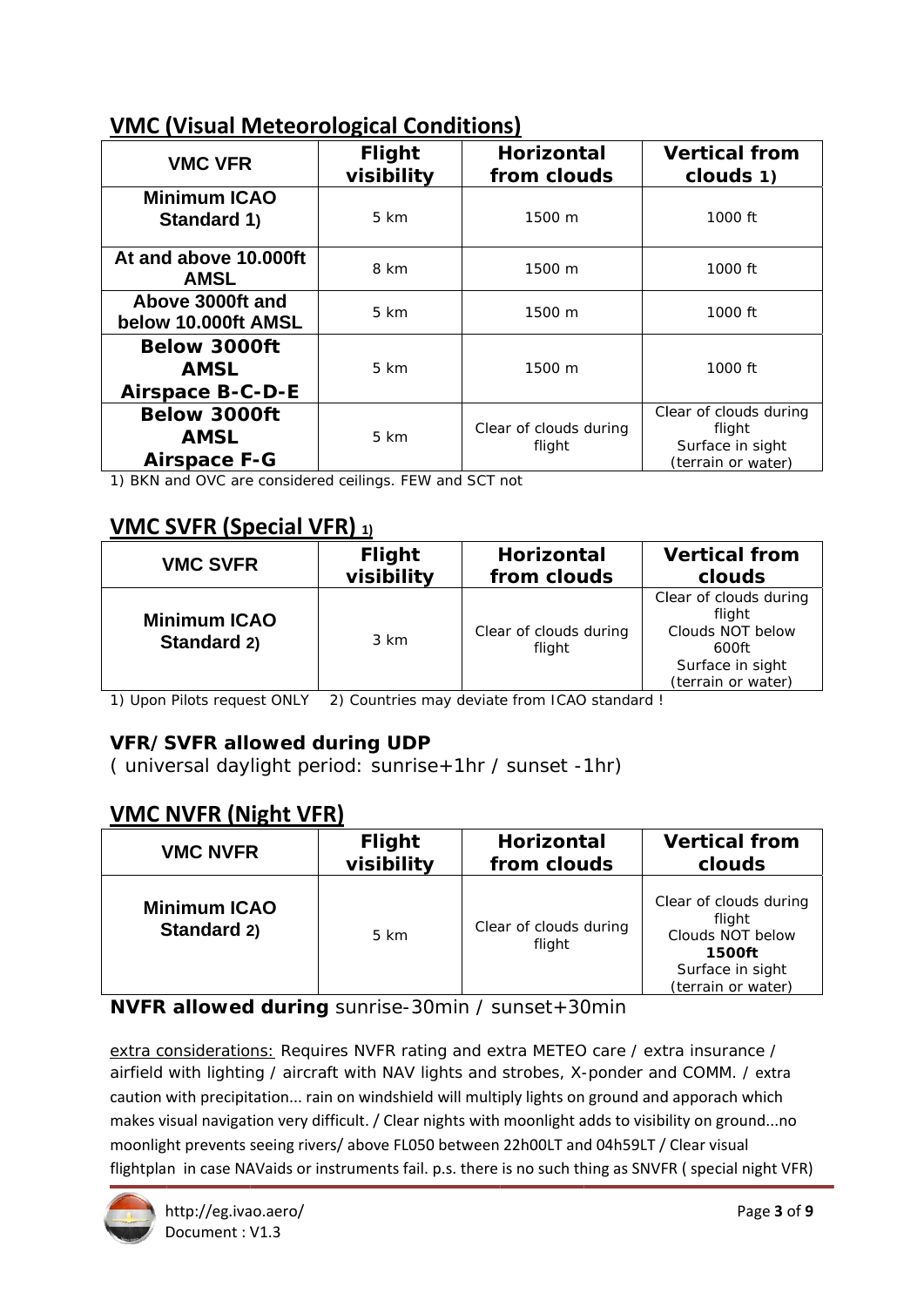### **VFR Communication**

| <b>Enter FIS</b><br><b>Startup</b> |                                              | <b>Cross CTR</b> | <b>Enter CTR</b>       |
|------------------------------------|----------------------------------------------|------------------|------------------------|
| Callsign                           | Callsign                                     | Callsign         | Callsign               |
| Aircraft type                      | Aircraft type                                | Aircraft type    | Aircraft type          |
| Position                           | Position                                     | Position         | Position               |
|                                    | altitude                                     |                  | altitude               |
| Rules (IFR/VFR)                    | Rules (IFR/VFR)                              | Rules (IFR/VFR)  | Rules (IFR/VFR)        |
| Destination or<br>intention        | Departure $+$<br>Destination or<br>intention |                  |                        |
| <b>ATIS letter</b>                 |                                              |                  | <b>ATIS</b> letter     |
|                                    |                                              |                  |                        |
|                                    |                                              |                  |                        |
| Request                            |                                              | Request          | Request                |
| startup                            |                                              | crossing (route) | Full stop/touch and go |
|                                    |                                              | altitude         |                        |
|                                    | ETA                                          |                  |                        |

# **Aircraft Classification**

| Aircraft<br>categories | MTOW (kg)       | <b>Examples</b>                                                           |
|------------------------|-----------------|---------------------------------------------------------------------------|
|                        | 7000 or less    | C <sub>172</sub> - C <sub>182</sub> - T <sub>B20</sub> - C <sub>208</sub> |
| М                      | 7001 - 136000   | B737 - A320 - B717 - FA50 -<br>B757 - CRJ7 - C120 - LR45                  |
|                        | more than 13600 | B 747 - MD11 - B777 - A225 -<br>A340 - DC10 - A330 - L101                 |

| Aircraft<br>categories | <b>Vref</b><br>(KIAS) | <b>Initial App</b><br>speed<br>(KIAS) | <b>Examples</b>                                              |
|------------------------|-----------------------|---------------------------------------|--------------------------------------------------------------|
| A                      | less than 90          | 90-150                                | All helicopters - DHC6 - PA28 -<br>C172 - C182 - TB20 - C208 |
| В                      | $90 - 120$            | 120-170                               | B190 - E120 - AT42 - SF34 -<br>AT72 - B350 - M20T - DHC8     |
|                        | 121-140               | 160-220                               | B737 - A320 - B717 - FA50 -<br>B757 - CRJ7 - C120 - LR45     |
| D                      | 141-165               | 182-220                               | B 747 - MD11 - B777 - A225 -<br>A340 - DC10 - A330 - L101    |
| F                      | 166-210               | 185-220                               | CON                                                          |

Vref =  $\sqrt{at}$  = 1.3 \*  $\sqrt{so}$  (Vso is the Stalling speed with gear and flaps out)

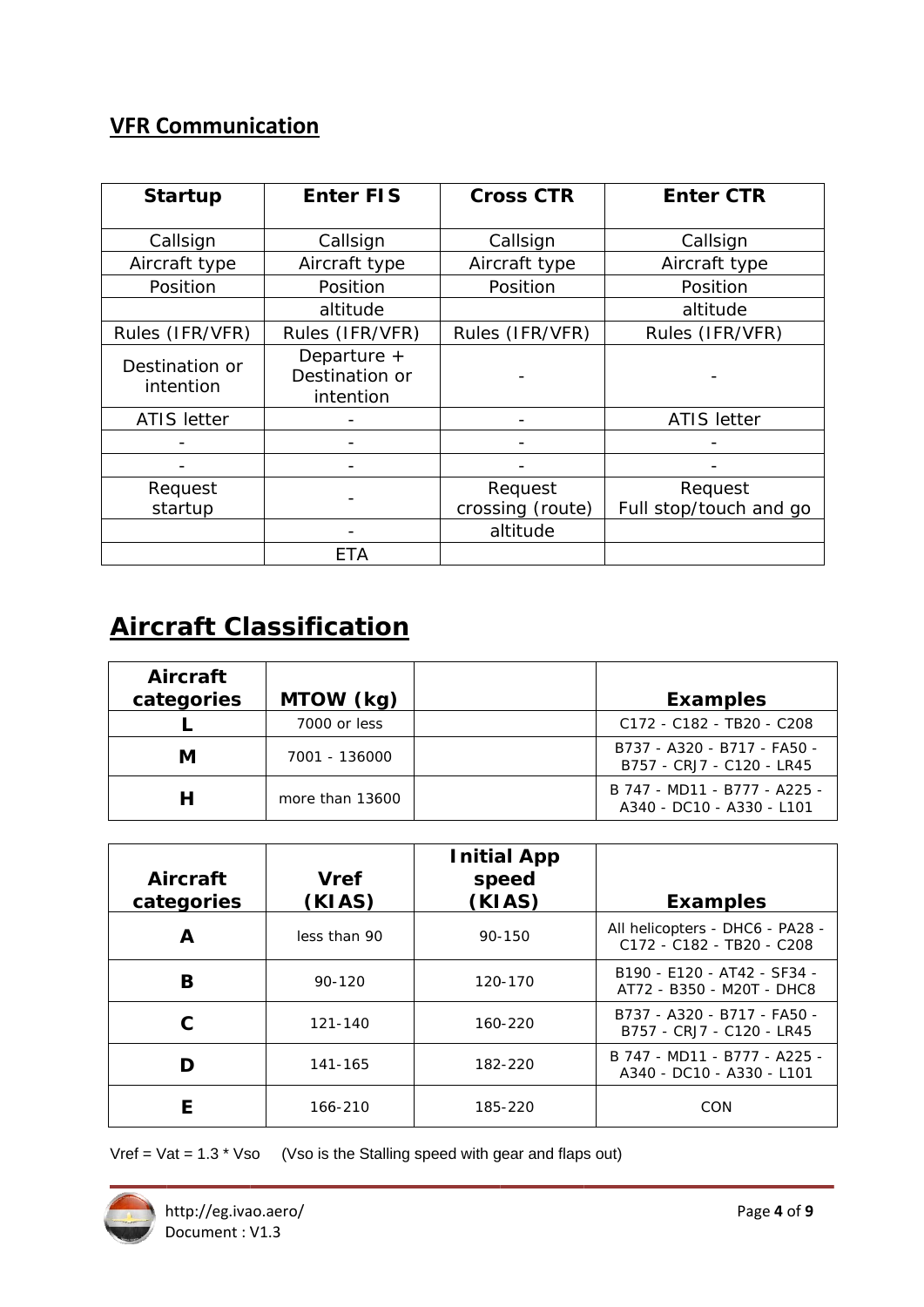# **Aircraft Speeds**

They are mainly indicated airspeeds (IAS) used in a specific relations.

#### a) TAKE-OFF :

 $V1$  = take-off decision speed (or critical speed). Before V1, the pilot can abort take-off. After V1, the pilot MUST take off.

 $VR =$  take-off rotation speed at which the pilot gently pulls the flight controls to rise the nose and take off.

V2 = take-off safety speed to be reached before passing 35 ft above runway altitude.

#### b) CRUISE :

Va = Maneuvering speed, max speed at which flight controls can be fully maneuvered.

Vno = Normal Operation speed, max cruise speed.

Vne = Never Exceed speed.

Vmo = Maximum Operating speed (KIAS).

Mmo = Maximum Operating Speed (Mach).

#### c) APPROACH AND LANDING :

Vfe = Maximum speed with Flaps Extended.

VIo = Maximum speed for Landing gear Operations (retraction and extension).

Vle = Maximum speed when Landing gear Extended.

 $Vs = Stalling speed (at max weight).$ 

Vso = Stalling speed with gear and flaps Out (at max weight).

Vref = Reference speed (or landing speed) =  $1.3 \times$  Vso (Vref also known as Vat).

#### d) APPROACH REGULATION :

Minimum clean speed = minimum speed with gear/flaps/slats up and airbrakes in, usually about 1.5 x Vso.

Minimum approach speed = Vref (see above),  $1.3 \times$  Vso.

### **Approach Classification**

#### **Approach Segments:**

- 1- STAR
- 2- Initial Approach (IAF)
- 3- Intermediate Approach (IF)
- 4- Final Approach (FAF)
- 5- Missed Approach

#### **Precision Approach:**

II S with DH/DA and RVR

| Category | DH (ft)       | RVR(m)                                   |  |
|----------|---------------|------------------------------------------|--|
| Cat I    | 200 or more   | 550 or more                              |  |
| Cat II   | $100 - 199$   | 300-549 cat: A, B, C<br>350-549 cat D 1) |  |
| Cat IIIa | less than 100 | 200-399                                  |  |
| Cat IIIb | less than 50  | less than 200                            |  |
| Cat IIIc | no spec value | no spec value                            |  |

1) Appendix 1 to JAR-OPS 1.430, Table 6, permits the use of an RVR of 300m for Category D aircraft conducting an autoland

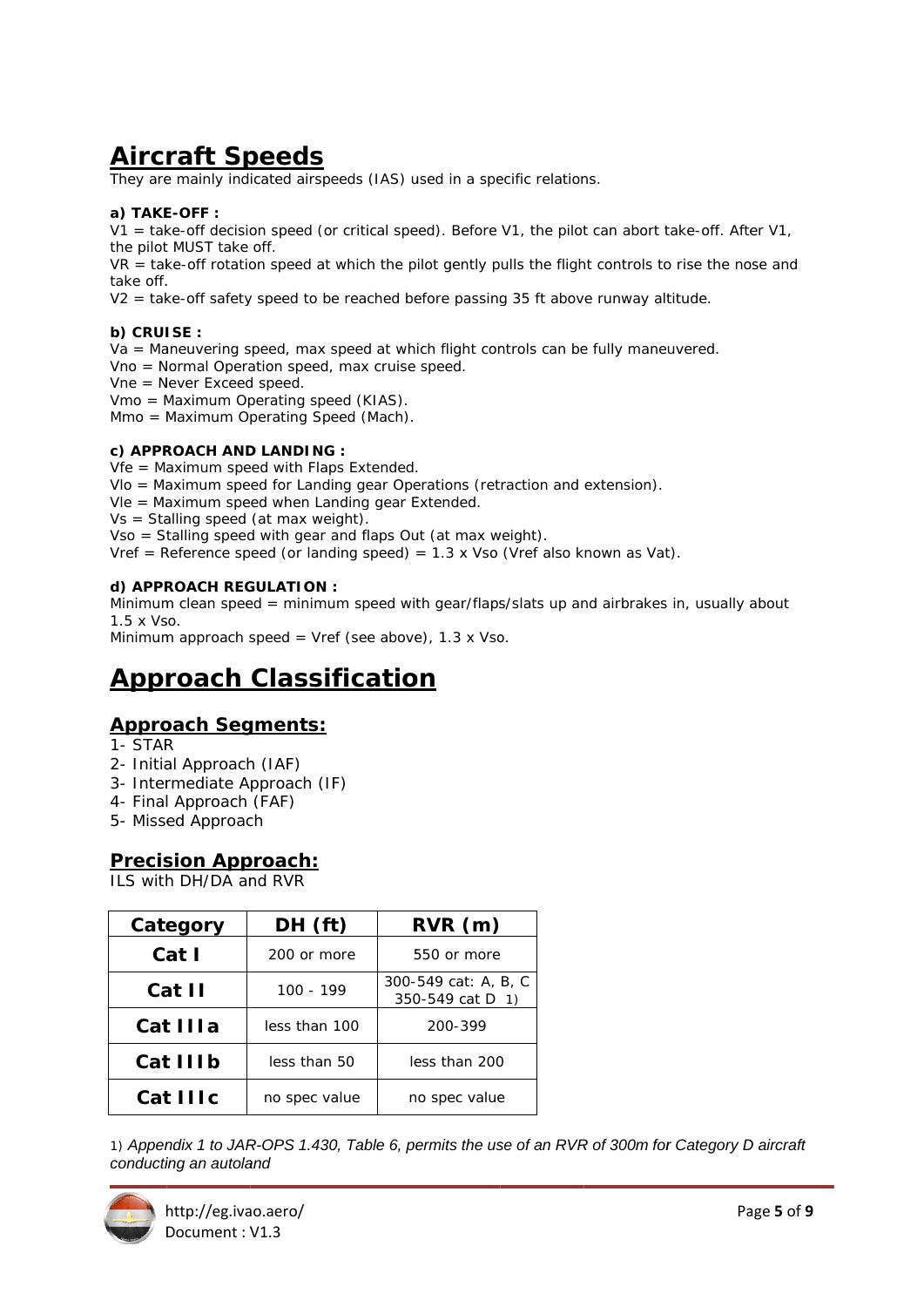### **Non-Precision Approach:**

VOR, VORTAC, NDB, LLZ, ILS with GS out.

a. All non-precision approaches will be reviewed to show CDFA (Continuous Descent Final Approach) profile and minimums.

b. In case of CDFA only, a DA(H) is shown instead of the previously published MDA(H). The missed approach point is still shown according to state source but the missed approach initiation arrow is moved to the point where the DA(H) is reached.

### Visual Reference: (at least 1 element)

|                                                                                     | Below DA / DH  |                           |                           |                 |                 | <b>Below</b><br>MDA / MDH |
|-------------------------------------------------------------------------------------|----------------|---------------------------|---------------------------|-----------------|-----------------|---------------------------|
|                                                                                     | CAT I          | <b>CAT II</b>             | <b>CAT IIIA</b>           | <b>CAT IIIB</b> | <b>CAT IIIC</b> | <b>NON</b><br>prec.APP    |
| Elements of the<br>approach light system                                            | X              |                           |                           |                 |                 | $\boldsymbol{\mathsf{X}}$ |
| The threshold                                                                       | X              |                           |                           |                 |                 | $\boldsymbol{\mathsf{X}}$ |
| The threshold<br>markings                                                           | X              |                           |                           |                 |                 | X                         |
| The threshold lights                                                                | X              |                           |                           |                 |                 | X                         |
| The threshold<br>identification lights                                              | X              |                           |                           |                 |                 | $\boldsymbol{\mathsf{X}}$ |
| The visual glide slope<br>indicator                                                 | X              |                           |                           |                 |                 | X                         |
| The touchdown zone<br>or touchdown zone<br>markings                                 | X              |                           |                           |                 |                 | X                         |
| The touchdown zone<br>lights                                                        | X              | X                         | X                         |                 |                 | X                         |
| Runway edge lights                                                                  | X              | X                         | $\boldsymbol{\mathsf{X}}$ |                 |                 | X                         |
| Other references<br>accepted by the<br>Authority                                    | X              |                           |                           |                 |                 | X                         |
| at least 3 consecutive<br>lights being the centre<br>line of the approach<br>lights |                | X                         | $\boldsymbol{\mathsf{X}}$ |                 |                 |                           |
| Runway centre line<br>lights                                                        |                | X                         | $\boldsymbol{\mathsf{X}}$ |                 |                 |                           |
| Lateral reference                                                                   | $\blacksquare$ | $\boldsymbol{\mathsf{x}}$ | $\blacksquare$            | $\blacksquare$  |                 |                           |
| No DH needed<br><b>RVR 75m</b>                                                      |                |                           |                           | X               |                 |                           |
| No reference needed                                                                 |                |                           |                           |                 | X               |                           |

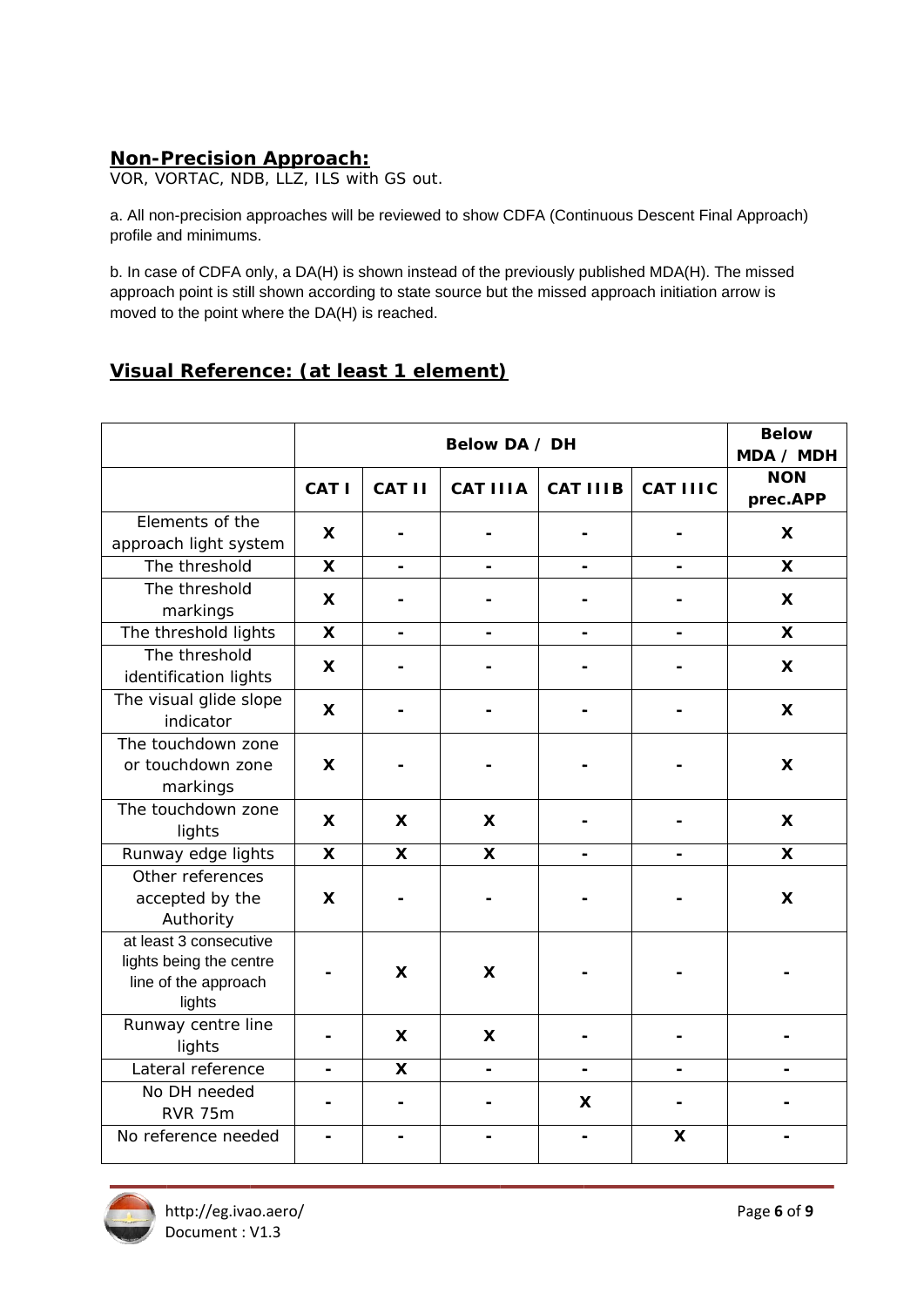# **Holding Classification (ICAO)**

| Levels $(1)$                                                         | <b>Timing</b>       | <b>Normal</b><br>conditions                                        | <b>Turbulence</b><br>conditions                                     |
|----------------------------------------------------------------------|---------------------|--------------------------------------------------------------------|---------------------------------------------------------------------|
| Helicopters up to<br>6000 FT<br>(1830m) inclusive                    | $1$ min.            | <b>100 KT</b><br>$(185 \text{ km/h})$                              |                                                                     |
| Up to 14.000 FT<br>$(4.250 \text{ m})$ inclusive                     | $1$ min.            | 220-230 KT (2)<br>(426 km/h)<br>170 KT (4)<br>$(315 \text{ km/h})$ | 280 KT (3)<br>(520 km/h)<br><b>170 KT</b><br>$(315 \text{ km/h})$   |
| Above 14.000 FT (<br>4250 m) to<br>20.000 FT (6.100<br>m) inclusive  | $1\frac{1}{2}$ min. | 240 KT (5)<br>(445 km/h)                                           | 280 KT (3)<br>$(520 \text{ km/h})$<br>or 0.8 Mach whichever is less |
| Above 20.000 FT (<br>6100 m) to<br>34.000 FT (10.350<br>m) inclusive | $1\frac{1}{2}$ min. | 265 KT (5)<br>(490 km/h)                                           | 280 KT (3)<br>$(520 \text{ km/h})$<br>or 0.8 Mach whichever is less |
| Above 34.000 FT (<br>$6100 \; m)$                                    | $1\frac{1}{2}$ min. | $0.83$ Mach                                                        | $0.83$ Mach                                                         |

(1) - Tabulated levels represent "altitude" or corresponding "flight levels" depending upon the altimeter setting in use.

(2) - When the holding procedure is followed by the initial segment of on instrument approach procedure promulgated at a higher speed than 230 KT (425 KM/H), the holding should also be promulgated at this higher speed wherever possible.

(3) - The speed of 280 KT (520 KM/H) (0.8 Mach) reserved for turbulence conditions shall be used for holding only after prior clearance with ATC, unless the relevant publications indicate that the holding area can accommodate aircraft flying at this high holding speeds.

(4) - For holding limited to CAT A and B aircraft only and CAT H above 6000FT (1830M).

(5) - Wherever possible, 280 KT (520 KM/H) should be used for holding procedures associated with airway route structures.

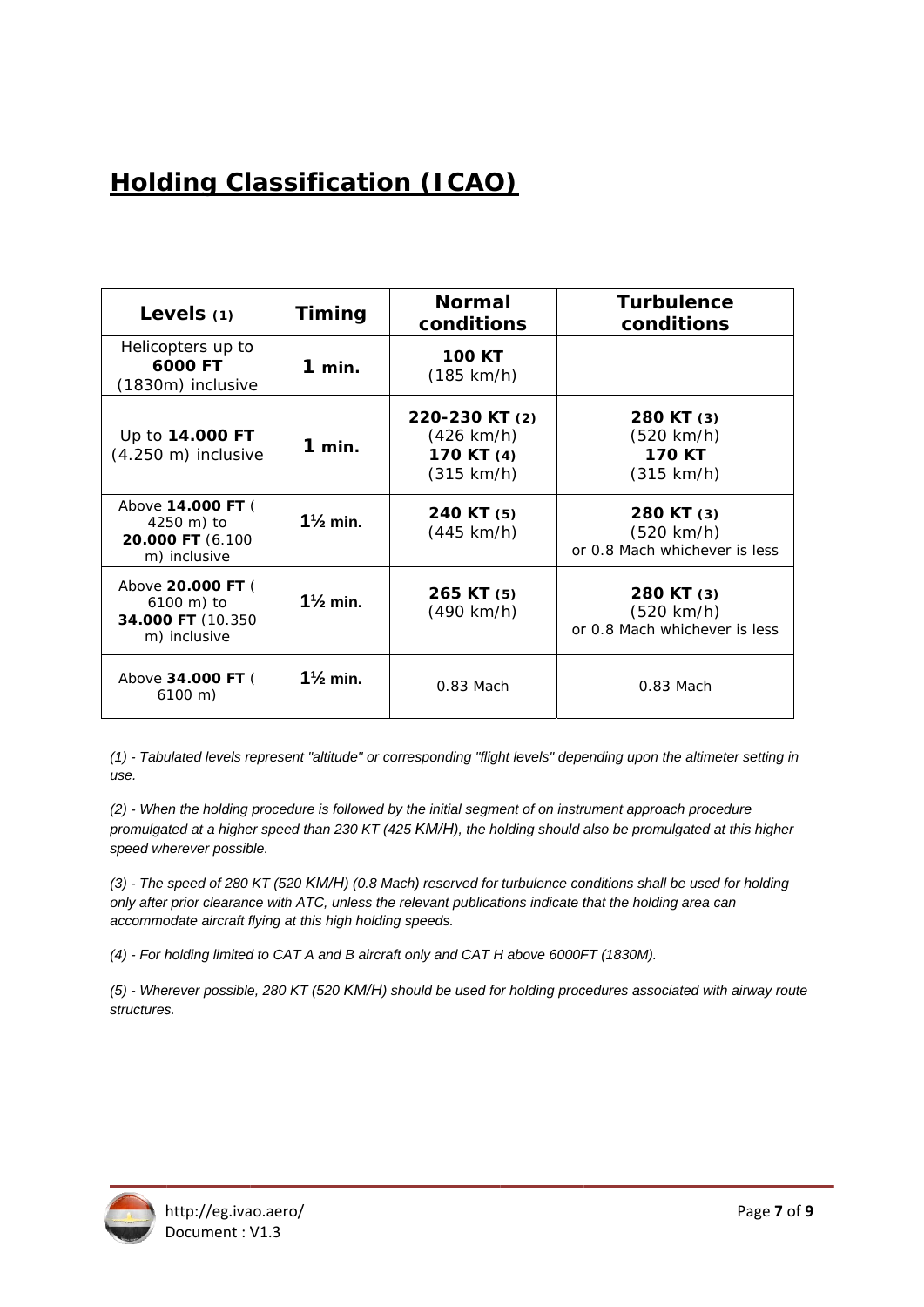# **Holding Classification (FAA)**

| Levels $(1)$                                                                           | Timing              | <b>Normal</b><br>conditions           | <b>Turbulence</b><br>conditions                           |
|----------------------------------------------------------------------------------------|---------------------|---------------------------------------|-----------------------------------------------------------|
| Up to 6000 FT<br>(1830m) inclusive                                                     | $1$ min.            | <b>200 KT</b><br>$(370 \text{ km/h})$ |                                                           |
| Above 6000 FT<br>$(1830 \; \text{m})$ to<br>14.000 FT<br>$(4.250 \text{ m})$ inclusive | $1$ min.            | 230 KT (2)<br>$(426 \text{ km/h})$    | 280 KT (3)<br>(520 km/h)                                  |
| 14.001 FT<br>$(4251 \text{ m})$ and above                                              | $1\frac{1}{2}$ min. | 265 KT (5)<br>(490 km/h)              | 280 KT (3)<br>(520 km/h)<br>or 0.8 Mach whichever is less |

### **Procedure turn Classification**

The angle between you current heading and the course guidance

- Max 10° on a FAF
- Max 90° on a IAF precision approach
- Max 120° on a IAF non-precision approach

## Circling Radii 1)

| Aircraft<br>categories | <b>Vref</b><br>(KIAS) | <b>Radius</b> |
|------------------------|-----------------------|---------------|
| A                      | less than 90          | 1.65 Nm       |
| в                      | 90-120                | 2.66 Nm       |
| C.                     | 121-140               | 4.20 Nm       |
| D                      | 141-165               | 5.28 Nm       |
|                        | 166-210               | 6.94 NM       |